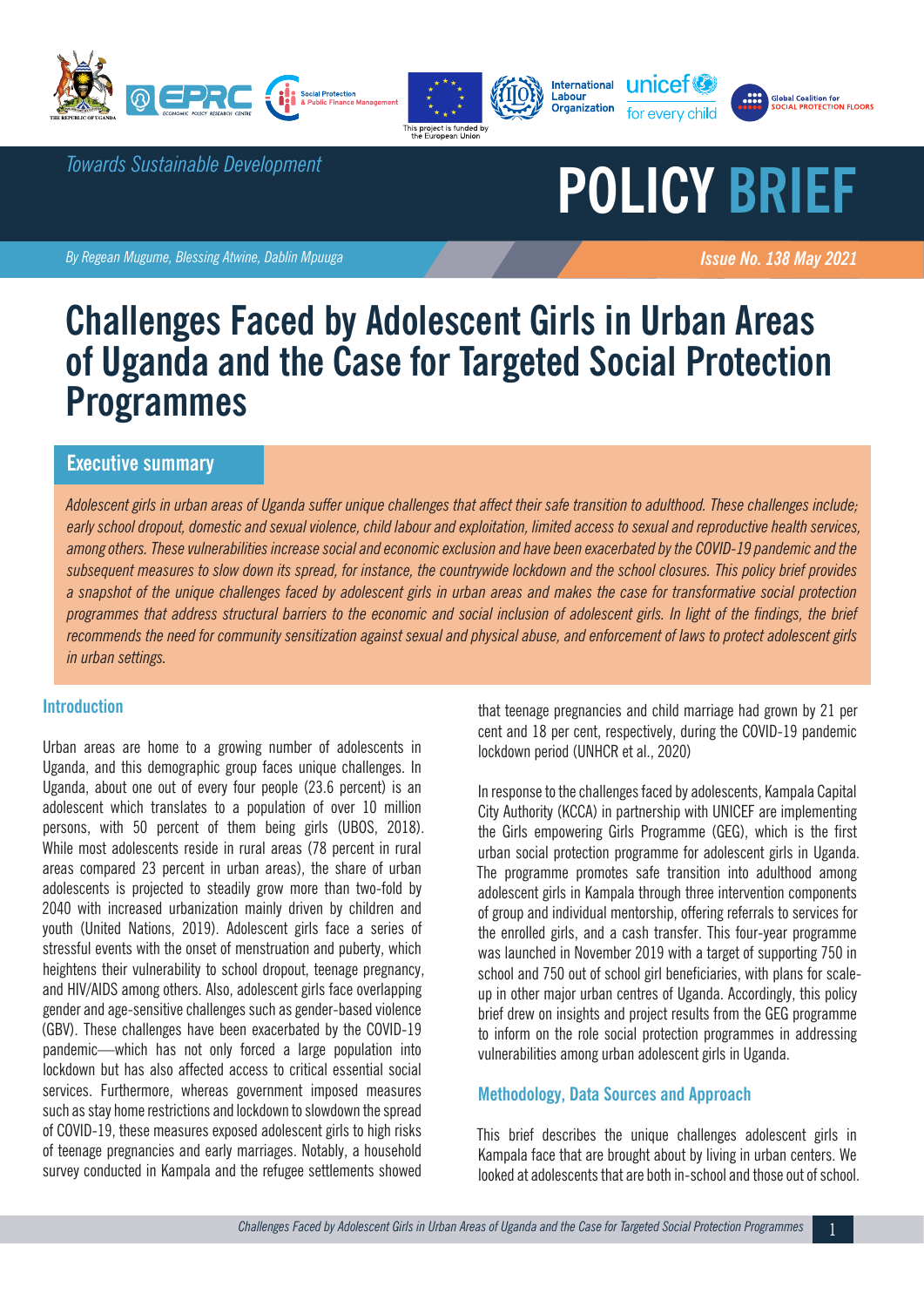The analysis is based on both quantitative and qualitative data.

The quantitative data analysis used secondary data sources from national surveys: the 2016/17 Uganda National Household Survey, the 2016 Uganda Demographic and Health Survey and the 2020 Uganda High-Frequency Phone Survey on COVID-19 (UHFPS). The qualitative analysis is derived from in-depth key informant interviews (KIIs) with 50 in-school and out-of-school mentors for the KCCA's GEG programme. The key informant interviews took place over two days, to capture insights from mentors working with in-school vs. out-of-school girls. The sampling process took into account the demographic, programme design and socio-economic characteristics of the enrolled girls, to include mentors for girls with disabilities, refugees, child-headed households, and factor in the school enrollment status of the GEG participants.

The KIIs with the mentors were guided by a semi-structured questionnaire that was designed using relevant literature and aimed to capture the different challenges faced by urban adolescent girls and critical thematic concerns, whilst also allowing respondents to freely discuss relevant issues. Specifically, the questions covered education, economic, health (domestic and sexual violence) and mental health challenges. Interviewees were divided into selfselected discussion groups focusing on specific topics, and their insights were transcribed verbatim and analysed using thematic analysis to derive meaningful findings for this brief. Key insights were shared by representatives of each group for additional feedback from other mentors not participating in that thematic KII, to ensure all insights were captured. The responses were transcribed, synthesized and analyzed, with conclusions presented in this paper.

#### **Findings**

This section presents the key findings from the secondary and primary data analysis conducted. To validate these findings from secondary data (National representative data sets) while delving deeper to establish the role of social protection programmes, primary data were collected from the GEG mentors. Furthermore, analysis was informed by the global literature on the challenges of adolescent girls in urban settings.

**(i) High levels of school dropout of adolescent girls in urban areas:** Whereas school attendance is higher in urban areas compared to rural areas, findings from 2016/17 Uganda National Household Survey reveal a higher decline in school attendance in urban areas than in rural areas. More specifically, school attendance between age categories (6-12) years and (17-18) years declined by 41.3 percent among urban adolescents compared to 39.3 percent in the rural areas (Figure 1). The decline in school attendance could be primarily explained by higher school dropout attributed to factors highlighted in Figure 2. According to informant interviews with the GEG mentors, school dropout is influenced by several factors such as high costs of education, loss of interest in further study, demand for domestic chores, and pregnancy among girls. For instance, the adolescent girls indicated that they come from extended families with many children with unmet basic needs, which are greater priorities compared to payment of school fees and educational materials. Furthermore, it was reported that numerous caregivers consider educating girls a waste of resources and highlighted the risk of pregnancy as a key concern. Notably, those caregivers who were supportive of girls' education were also concerned that the prolonged absence from school due to COVID-19 would not only disrupt the girls' education outcomes, but also increase their vulnerability to early pregnancy, which they underscored as an additional benefit of schooling for girls.



Source: Authors' computation based on the Uganda National Household Survey 2016/17

Furthermore, the mentors indicated that while the majority of the GEG enrolled girls attend schools located within their Local Council areas, some girls face the challenge of walking long distances to government schools in the mornings and late in the evenings. It was reported that the majority (90 per cent) of the GEG girls walk approximately 6 kms to and from school on a typical schooling day, while the other 10 percent use public transport (boda boda (motorcycles), taxis (matatus / public buses), etc.). The KIIs further revealed that many adolescent girls walk through unsafe places on their way to school, which exposes them to vulnerabilities of theft, rape and kidnap. For fear of safeguarding the girls' lives, girls may end up dropping out of school.

The interviews further revealed that some caregivers send girls to faraway schools due to religious affiliations as well as financial inability to take their children to the nearby schools. In addition, frequent shifts/ migration due to lack of permanent residence which is characteristic of most poor urban households in urban slums, such as Bwaise, Kisenyi, Kamwokya, Katwe affects school attendance of the girls in school.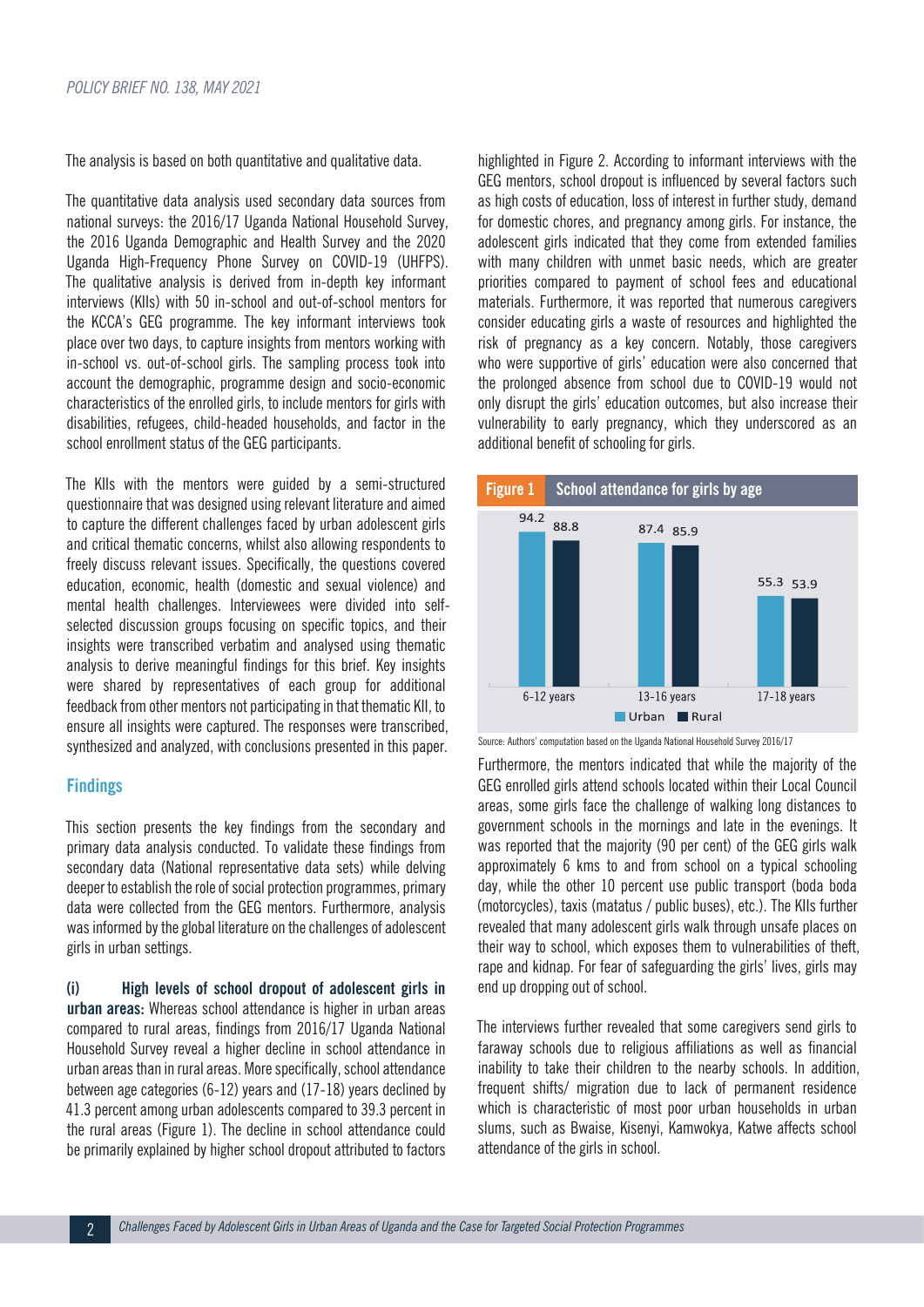A case in point is a 12 year old girl enrolled in the GEG programme who walks with her twin sister daily from Masajia (after Namasuba) Wakiso to attend school at Nakivubo Blue Primary School in Central Division of KCCA. These two girls maneuver the long distance of about 15 kms daily (close to two hours) as their guardians cannot afford the public transport charges every day. In order to reach school or home in time, the girls at times resort to taking shorter routes which are unsafe while on a rainy day, the two mostly miss school for fear of being penalized by their teachers for coming late - Peer Mentor, Central Division Oct, 2020

**COVID 19 affected the school progress of urban adolescent** 

**girls;** Findings from the Uganda High-Frequency Phone Survey on COVID-19 (UHFPS) revealed that the COVID 19 pandemic and its containment measures, including the closure of schools, have greatly affected school progress of the urban adolescent girls. Notably, most adolescent girls have lost touch with their teachers, while the majority did not engage in any learning activities during the COVID 19 lockdown. Figure 3 shows that fewer adolescent girls (10 percent) interacted with their teachers during the COVID 19 pandemic compared to their rural counterparts (12 percent). Relatedly, a substantial share (33 percent) of the school-going children could not engage in any learning activities during the lockdown largely due to limited access to reading materials and television and radio sets to attend the online classes provided by the government. This was further confirmed in key informant interviews with mentors who revealed that most enrolled girls come from poor households whose caregivers could not afford to buy learning materials in newspapers or had no television/radio sets to follow the online lessons. It was also reported during the interviews that of the few girls that had access to radio or television, they did not fully utilize them for online classes but instead they were used for other non-academic programmes like music and entertainment. Another challenge that was raised during the interviews was the issue of exposure to inappropriate content. Namely, mentors reported that some girls started watching indecent

material on televisions and mobile phones offered by the guardians which increases their risk of early sexual debut, with its associated challenges of early pregnancies and HIV/AIDS. In response, the mentors were so instrumental to these GEG girls through their sensitization about the risk of HIV/AIDS and hence were by far better off compared to girls who were not in the programme. This was later confirmed by one of the mentors from the Central division.

Unlike the other girls who are not enrolled in the programme, I was able to call my girls (mentees) weekly during the lockdown to ensure their safety in the lockdown. In addition, I met my mentees monthly and discussed with them the different issues ranging from their education, sexuality and relationship with their parents. As such, these girls got inspired and put in more effort to read their books during the lockdown whereas most of the non-beneficiary girls relaxed on reading their books while others engaged in risky sexual behavior. For instance, one of my mentees told me that her friend (not enrolled in GEG programme) aborted two times after sleeping with her new boyfriend during the lockdown. She aborted for fear of persecution after the lockdown but also to remain in school when school re-opens-Peer Mentor, Central Division, Oct 2020





Source: The Uganda High-Frequency Phone Survey on COVID-19 (2020)

Source: Authors' computation based on the Uganda National Household Survey 2016/17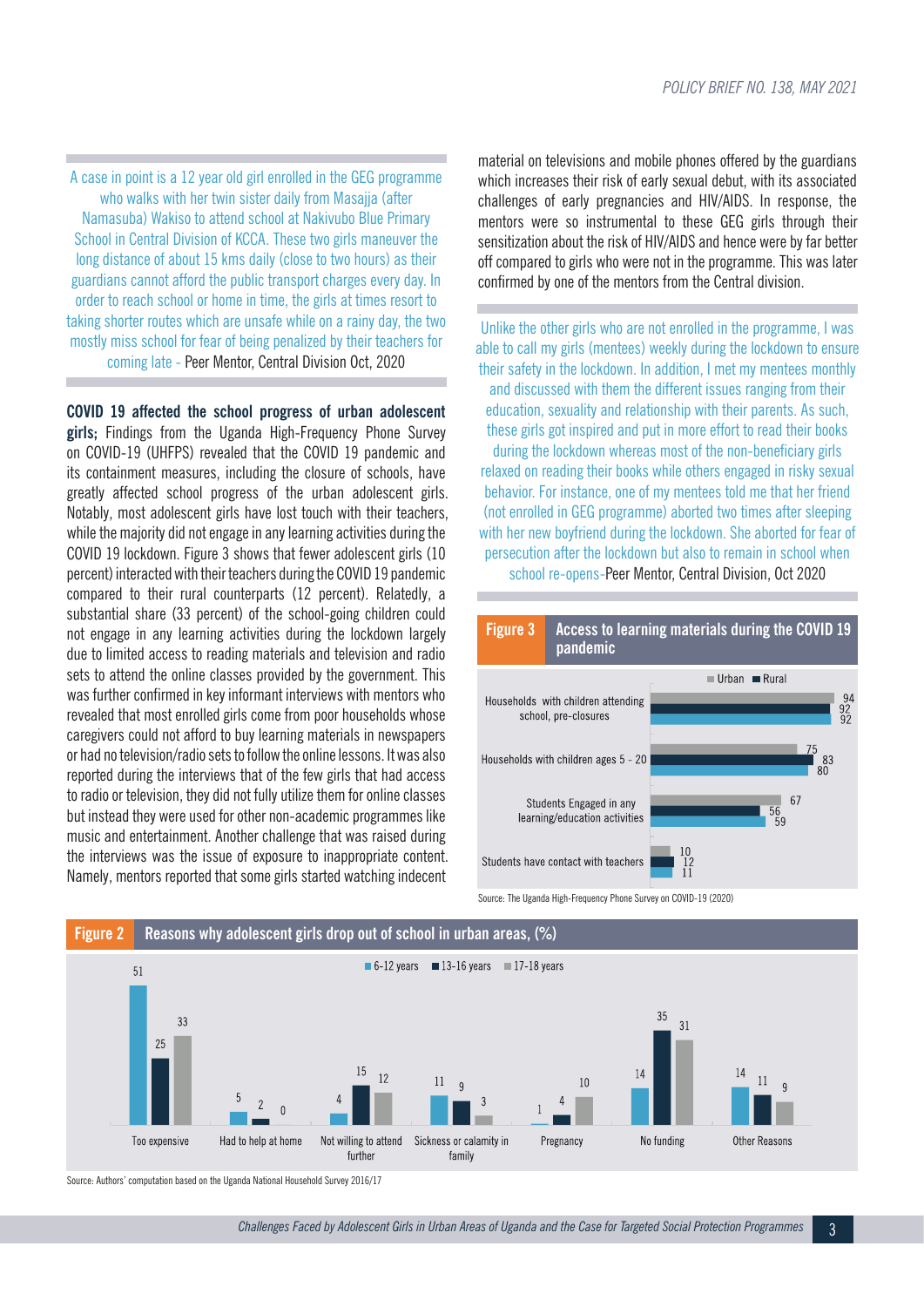**Majority of the adolescent girls in urban areas live in dilapidated rented houses:** Most girls and their families stay in run-down temporary houses which at the same time are mainly rented. Specifically, Figure 4 shows that nearly one half (48.8 percent) of the households with adolescent girls stay in tenement houses (Mizigo) compared to their rural counterparts (11.4 percent). These houses are built in mud and wattle, wood or metallic walls, hence are vulnerable to leakage during the rainy season and also whirl-away during strong winds. Besides, these houses are not portioned in rooms, thus requiring children to share rooms with their guardians/adults, which exposes them to dangers like sexual abuse, early sexual activity and drug abuse. Worse still, their guardians are often evicted due to failure to meet rent charges of a monthly average UGX 30,000/ $=$  (8 USD). This challenge not only affects the school attendance of these girls but also exposes them to domestic and sexual violence. Notably, the KIIs revealed that this risk of violence was more prominently reported among the out-of-school girls, compared with their in-school counterparts.

The situation of poor housing is further worsened with the onset of the COVID 19 crisis, as some households faced eviction during the lockdown due to failure by caregivers to pay rent. Findings from the Key Informant Interviews with the mentors revealed that the loss of income-generating activities during the lockdown affected caregivers' capacity to pay rent, forcing some families to shift frequently from one location to another, while others relocated to rural areas.

A case of a 12 year old girl in Kawempe Division who stays with five other children of a mum who got another man. The family lives in one single room. For purposes of gaining privacy, the man sends the step-children away from his house whenever the couple are to be in union, which affects the children. As a result, the girl has decided to hawk sweet bananas and rent a house for the siblings-A Lead Mentor from Kawempe Division. Oct, 2020

**Majority of the urban adolescent girls use shared toilet facilities:**  The lack of clean and safe toilets is a big concern for adolescent girls, who are expected to manage their menstruation period in the context



Source: Authors' computation based on the Uganda National Household Survey 2016/17

of deep stigma about their bodies. Findings from the 2016/17 UNHS show that most households in poor urban settings don't own their toilets and as a result they either share toilet facilities in their neighborhoods or use ''community and public toilets''. Specifically, close to half of the households (46 percent) in urban areas use shared toilet facilities, compared to 11 percent in rural areas (Figure 5). Relatedly, a substantial (25 percent) of urban households use unimproved toilet facilities, which don't ensure the separation of human excreta from human contact. The usage of inadequate and shared toilet facilities not only affects menstrual hygiene of adolescent girls, but also exposes girls to sexual violence, rape and gynecological infections, which affect their health and progress in school. Our discussion with key informants revealed that girls had suffered several infections as a result of using shared public toilets especially those living in slums such as Kisenyi, Kalerwe, Bwaise among others.

A number of mentees reported to have suffered from Urinary Tract infections as a result of sharing public toilets in their locality. These toilet facilities have no doors and they are so dirty and expose the girls to rape and diseases. -

A Lead Mentor from Kawempe Division. Oct, 2020



Source: Authors' computation based on the Uganda National Household Survey 2016/17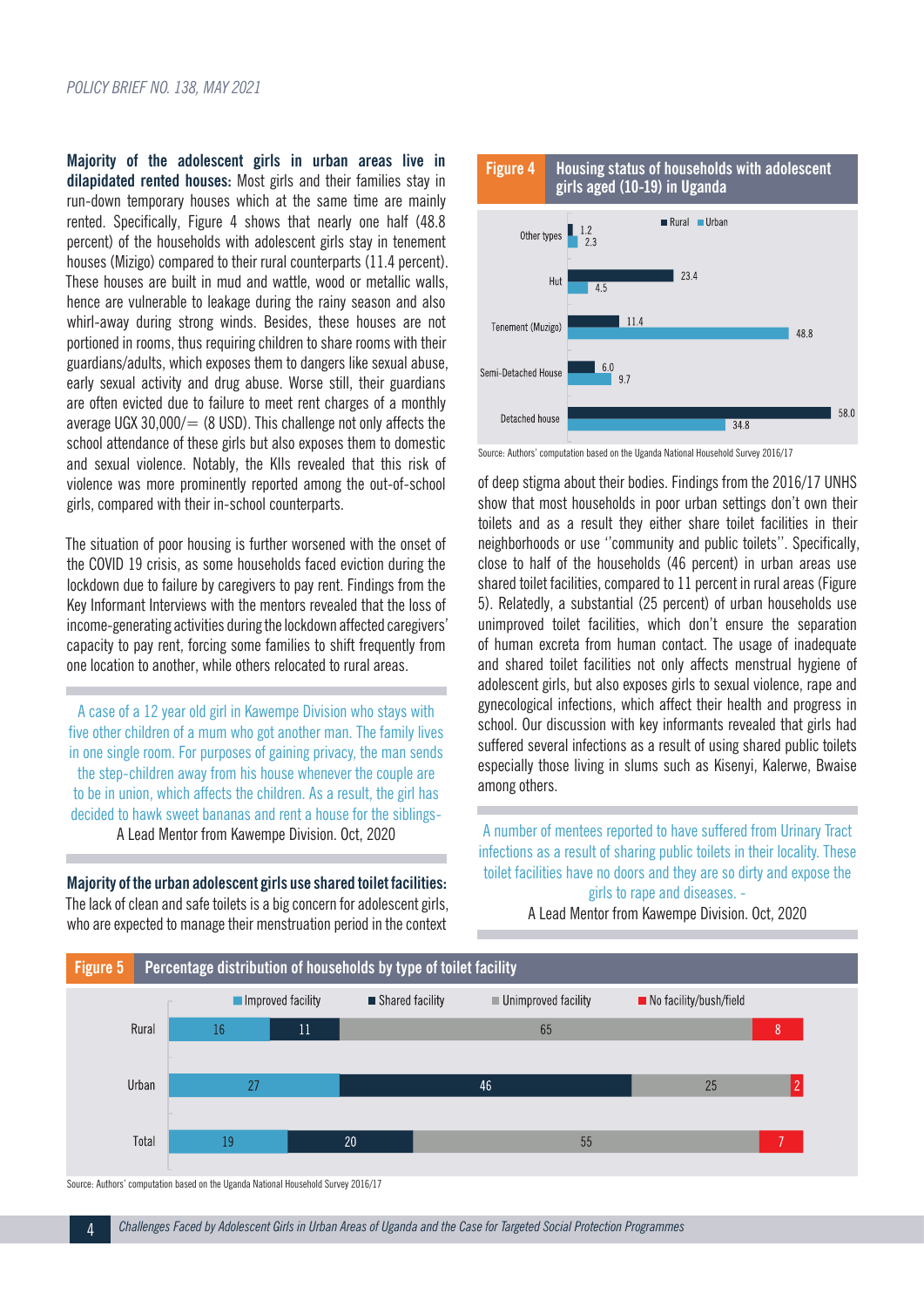**Most urban adolescent girls lack the right knowledge about sexual and reproductive health:** Although findings from the 2016 UDHS show a larger share of urban girl adolescents aged (15-19) years with requisite knowledge on sexual and reproductive health compared to their male counterparts, substantial gaps in access to the right information still exist among adolescent girls. On average, less than half (46 percent) of urban adolescent girls were found knowledgeable about sexual and reproductive health, compared to 26 percent among their male counterparts. This was later confirmed during the key informant interviews with GEG mentors, which revealed that most adolescent girls have no access to this information since their parents/ caregivers shy away from freely sharing with them. The mentors also indicated that of the few girls who access information on sexual and reproductive health, they get it from their peers in the slum neighbourhoods, television and newspapers; however, this information is mostly incorrect and/or misleading.

On a positive note, a few adolescents reported receiving information from women leaders at the local council level, for instance, the *Nabakyala* (Secretary for Women on the LC1 committee). In addition, some adolescents reported getting this information from Village

A girl enrolled in the GEG programme indicated that her friends advised her that she can engage in sexual activity and thereafter drink a mix of Coca Cola and Omo (detergent) to avoid getting pregnant - Peer Mentor, Kawempe Division, Oct 2020.

 Some adolescent girls are using body enhancement medicines to increase their body size figure, breasts and hips after seeing television adverts. In addition, these adverts were reportedly luring adolescent girls to engage in early sexual activity- Lead Mentor, Central Division, Oct 2020

Health Teams (VHTs) and NGOs operating in the urban areas, for instance, UYDEL and Retrack, as well as churches and mosques.

**Adolescents in urban areas suffer a high prevalence of physical and sexual violence**: Data shows that about half (48.3 percent) of urban adolescent girls report experiencing incidents of sexual and physical violence **(Figure 7).** It is important to note that, while physical violence was reported prevalent among older girl adolescents aged (18-19) years, sexual violence is more common among younger girls (15-17) years. Just as is the case for the broader category of women, sexual and physical violence against adolescent girls is mostly perpetuated by caregivers and intimate partners at home. According to the key informant interviews with the GEG mentors, sexual violence against urban adolescents ranges from direct physical contact to unwanted exposure to sexual language and images on television, newspaper and other media, whereas physical violence mostly occurs in the context of discipline, as caregivers are reportedly trying to instil morals in adolescent girls.

There is a case where a mother was harassing her daughter, falsely accusing her of engaging in early sexual activity with old men. As a result, the girl was being compelled to engage sexually to show her mum that she was old enough. Relatedly, there was also another case where a girl was chased away from her home by the mother after accusing her of having a boyfriend. Fortunately, I intervened and resolved the conflict and the two are now friends-Peer mentor, Central division, Oct 2020



**Figure 6 Knowledge and source of information on sexual and reproductive health for girls aged 15-19 (%)**

Source: Authors' computation based on Uganda Demographic and Health Survey (2016)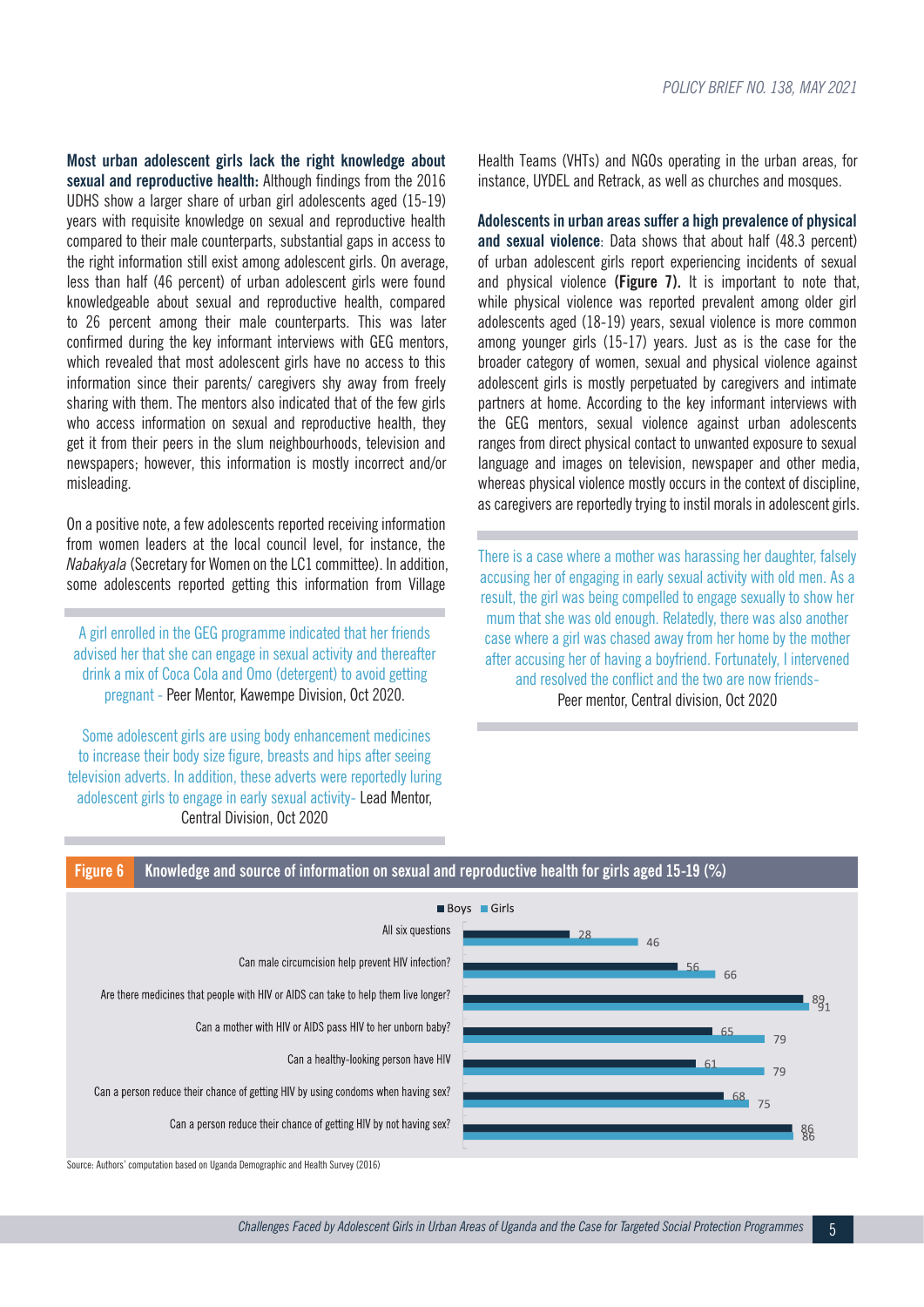

Source: Authors' computation based on Uganda Demographic and Health Survey (2016)

The poor and insufficient housing characterised by overcrowding common in urban areas heightens the risk of sexual violence among adolescent girls. For instance, key informant interviews revealed that in many households, children and adults are forced to live in close quarters. Sharing rooms or beds heightens risks of rape and defilements and sexual debut by their caregivers, relatives and strangers in their neighbourhood. In addition, poverty and economic deprivation in households force adolescent girls to engage in transactional and cross-generation sex. For instance, it was reported through the KIIs that adolescent girls in Kisenyi and Katwe slums were being lured into sex by married men to meet basic needs like buying sanitary pads. The situation of domestic and sexual violence was exacerbated by the COVID 19 crisis. The closure of schools meant the closure of virtual shelters/protection for adolescent girls that protect urban girls from sexual violence and other forms of domestic violence. Unfortunately, it was reported through the KIIs that local leaders have failed to address cases of sexual violence given that some are involved in promoting commercial sex trade of adolescent girls.

A girl (not enrolled in GEG programme) aged 16 years from Makindye was impregnated by a man from the community and consequently dropped out of school. The girl has now lost selfesteem and is ashamed of moving around the community and remains indoors – A lead mentor from Makindye division. Oct, 2020

During the lockdown, a 12 year old girl enrolled in the GEG programme reported being lured by a man in the community who kept seducing her into sex. He kept telling her that she had now grown to engage in sex and that her breasts had grown for sucking. Fortunately, the girl reported to the Local area chairperson who confronted the man - Peer mentor from Kawempe There was a case of sexual violence in Kisenyi, where a rich man was reportedly hiring young adolescent girls to have sex with his dogs - a lead mentor Makindye division, Oct 2020

**Majority of the adolescent girls in poor urban households face child labour challenges**: According to the findings from the key informant interview, most urban adolescent girls in households plagued by abject poverty and deprivation are compelled to engage in income-generating activities by their caregivers to supplement the household income. Besides, there are cases of child-headed families where adolescent girls are the breadwinners and have to work hard to provide for the rest of the children due to death or critical illness of their caregivers. This situation of child labour even increased in the midst of closure of schools, where most adolescent girls were required to work in commercial activities to cope up with the economic hardships of the lockdown. The interviewed mentors estimate that about 70 percent of enrolled school-girls are involved in some form of paid work. These activities include; selling COVID-19 masks, sweet bananas, sweets and fish. Some work as housemaids, while others are hired daily to wash clothes. Unfortunately, most of them work under poor conditions and hardly get food during their work. Others are denied their pay after working, especially those that wash clothes in better-off households.

A 14 year old girl is a bread winner in a household of three members in a family with her other two siblings (aged 9 and 7). The girl works for a neighbour who gives her a basket of sweet bananas to sell every day in exchange for food for her and the siblings. These three go hungry the entire day in case their neighbour does not give her bananas to sell in town- Lead Mentor Kawempe Division. Oct 2020

A case study of a 10 year old adolescent girl from Banda, Nakawa Division who sells roasted maize in Banda suburbs the whole day, but she is not paid by her Auntie. There is another case of an adolescent girl who sells sweet bananas and is not allowed to eat some for her lunch. She stays on an empty stomach the whole day. The guardians/employers take stock of the total numbers sold and compare with inventory in the evening - A Peer Mentor Nakawa Division Oct, 2020

**The dreams and inspirations of urban adolescents are shaped by their family backgrounds and neighbourhoods.** According to the KIIs with mentors, the future aspirations of the girls enrolled in programme are impacted by their immediate environment (the people and peers they live with, and the places where they reside). Notably, mentors stressed that while some in-school girls that interact with successful people have big dreams of growing up to become doctors, teachers, nurses, pilots and others, the majority of those that live in slum areas aspire for odd jobs such as artists, cleaners, bouncers and DJs in night clubs (unfortunately these jobs in the slums are associated with high dependency on drugs, theft, sexual abuse and poverty and deprivation) because that's what their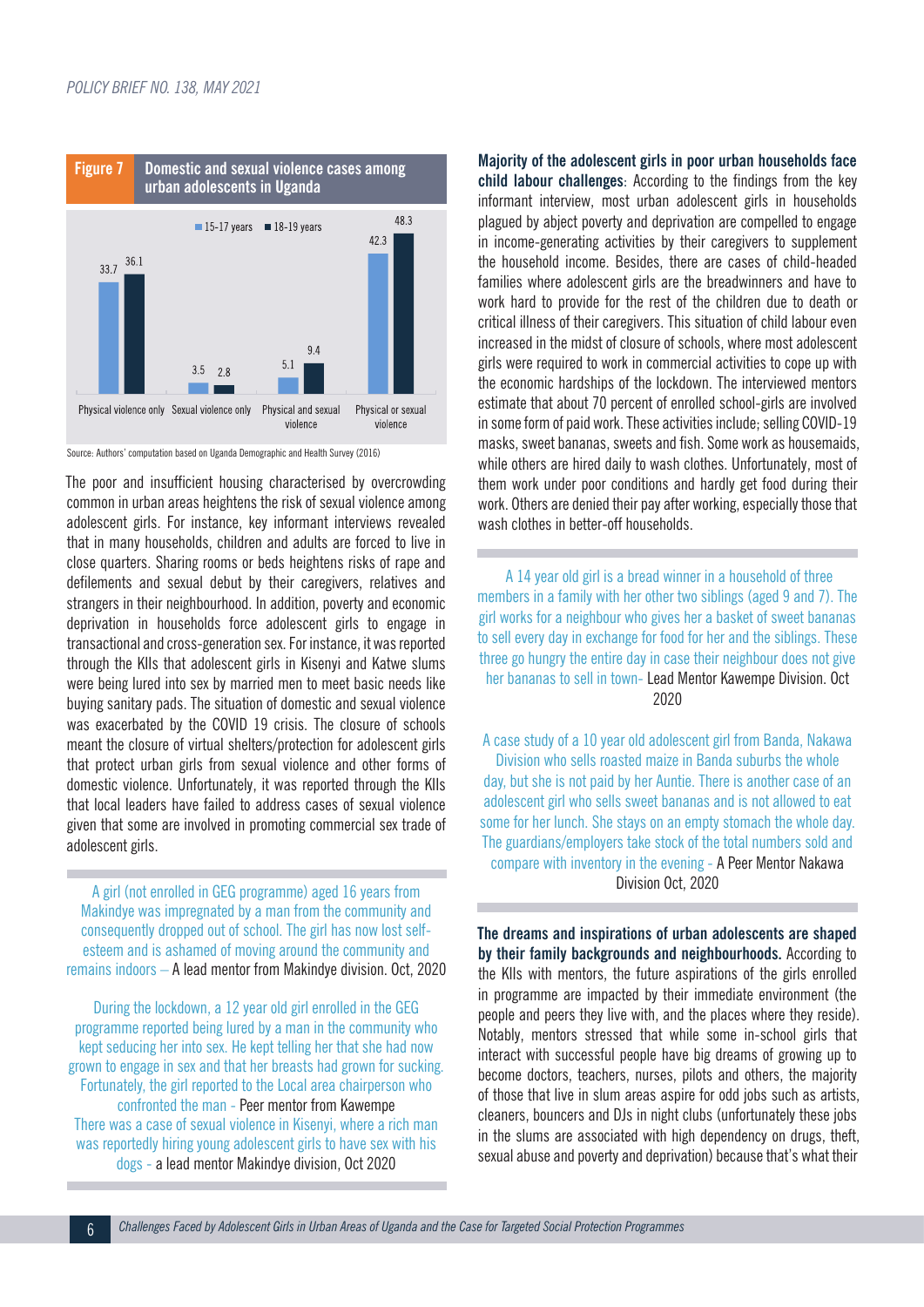caregivers in those places do. It is important to note that the key informants signaled that most out-of-school girls in the programme are highly interested in going back to school, however, it was unearthed that these girls lack role models or people to look up to in their communities.

Furthermore, many of the girls in the GEG programme are exposed to drug addicts and prostitutes in their neighborhood, who make money through commercial sex trade, robbery and other acts of mischief, and their limited exposure to positive role models can have a negative effect on their future outlook on life. Children's dreams and aspirations are also affected by their primary caregivers, and if the adults in the household attended little or no school, it is likely that they will discourage the girls from continuing with their education, and instead encourage them to start working at an early age.

**Social protection interventions, such as the GEG programme, are key to mitigate risks faced by urban adolescent girls:** In view of the above challenges faced by urban adolescent girls, social protection programmes, such as GEG, are indispensable to building individual and household resilience to shocks through improved household income and access to basic and social services. Specifically, KIIs revealed that the GEG programme had uniquely helped beneficiaries in the following ways;

- *Mentors provide referral to health and relief services to project beneficiaries:* The key informant interviews further revealed that mentor referrals helped GEG girls to identify relevant services to address their needs, which included the government's food distribution during the pandemic. Relatedly, mentors kept in touch with the girls even during the lockdown and thus provided emotional and social support to the families.
- *Mentors act as role models and advocates for the enrollled girls*; During the interviews, it was noted that most girls had a close relationship with their peer mentors as these are a source for inspiration to live better and dignified lives in future. Since peer mentors are educated (graduates), these adolescent girls believe that it is possible for them to emulate their mentors and be successful in life, an opportunity that non-beneficiaries do not possess. It was also reported that some mentors were mediators between the girls and their parents in times of conflict. This helps the girls to relate with their parents/guardians instead of running away from home.
- *The cash transfers provided reduce poverty and economic vulnerability*; Mentors reported that GEG participants fared better than their peers at the onset of the COVID-19 pandemic. Notably, the majority of GEG households' income came from the informal sector, which was immensely affected by the pandemic, and the non-contributory direct income support provided a cushion to weather the shock.
- *The GEG programme is promoting systems strengthening of government existent structures;* The programme interventions

such as the service referrals provided by mentors to the adolescent girls help them access services provided by the Government (KCCA) through the already existing structures. This helps in enhancing the effectiveness of these systems to deliver services not only to the project beneficiaries but also the entire population.

A caregiver was quoted as saying ''We felt so much valued and loved during the lockdown that someone out there was caring, that we were struggling during the lockdown. We are so grateful to the GEG programme" - A Peer Mentor, Makindye Division. Oct, 2020

We used to hold virtual sensitization sessions with the enrolled girls on how to keep them and their household members safe amidst the COVID 19 pandemic through weekly or bi-weekly calls although there were few cases of referrals due to face to face restrictions presented by the COVID 19 pandemic- A peer mentor, Kawempe division, Oct 2020

#### **Conclusion**

Urban adolescent girls disproportionately shoulder the burden of poverty and have limited access to social services, which affects their safe transition to adulthood. Specifically, these girls face multifaceted challenges that range from early school dropout, to domestic and sexual violence, poor sanitation, limited knowledge of reproductive and sexual health, and poor housing conditions, which exposes them to risks of rape and early sexual activity. Moreover, these challenges were exacerbated since the onset of the COVID-19 pandemic and its subsequent disruptions, such as the school closure and a two-month lockdown. For instance, school closure grossly heightened the risks of long-term school dropouts, while the lockdown saw many caregivers losing jobs and slipping deeper into poverty. On a positive note, the GEG programme helped to mitigate adverse impact of the COVID-19 pandemic on the programme beneficiaries. The provision of cash transfers helped girls' households access basic needs such as food and rent during the pandemic, while mentors provided referrals and support through phone-based mentoring throughout the pandemic.

#### **Policy Recommendations**

**Prioritize gender-responsive and age-sensitive social protection programmes:** There is a need to design and implement transformative social protection programmes that explicitly respond to adolescent- and gender-specific vulnerabilities, as well as the unique challenges of adolescents living in urban areas. To capitalize on existing social services such as education, health services and livelihood programmes,